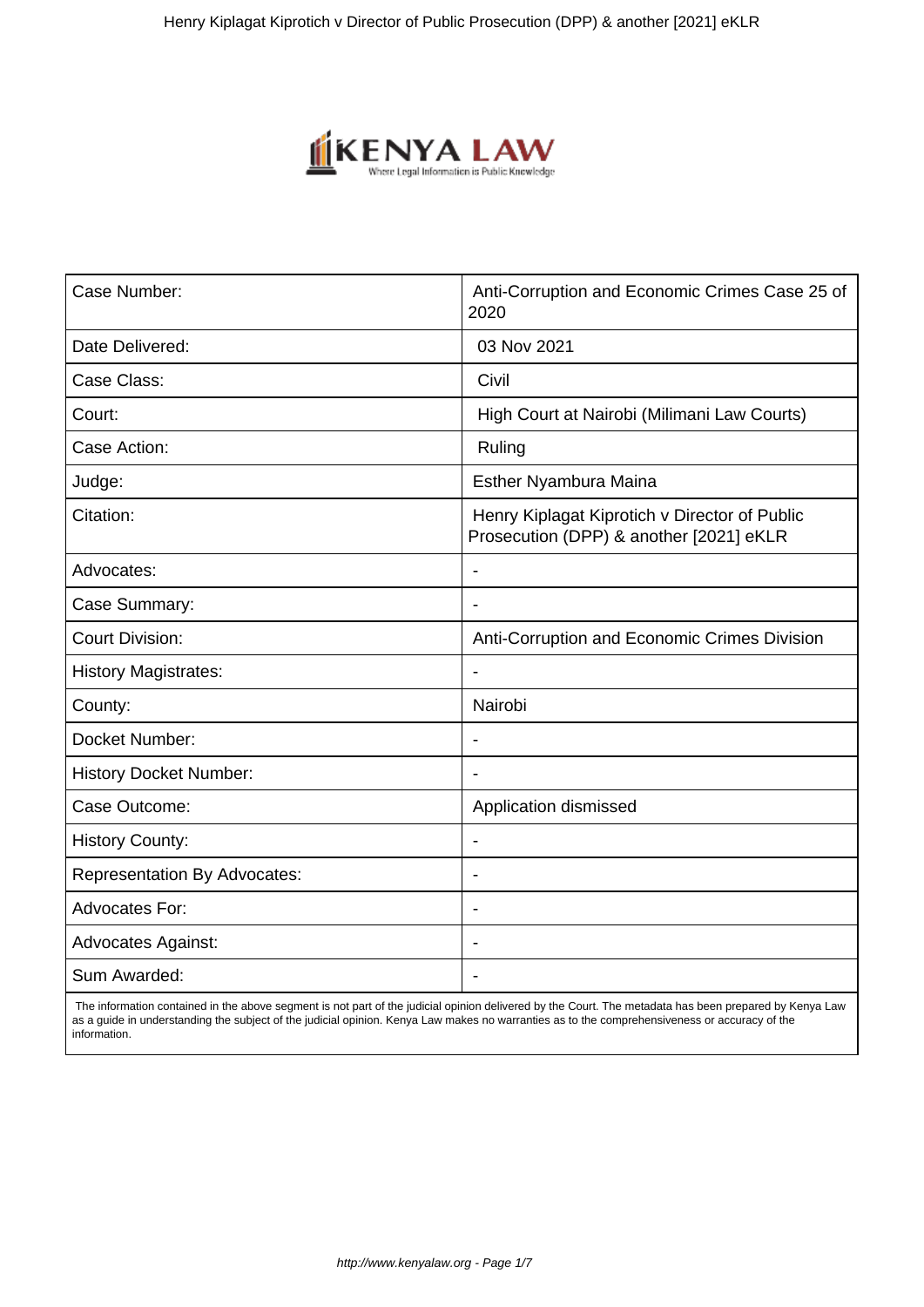## **REPUBLIC OF KENYA**

## **IN THE HIGH COURT OF KENYA**

# **AT NAIROBI**

## **ANTI-CORRUPTION AND ECONOMIC CRIMES DIVISION**

### **ACEC JUDICIAL REVIEW NO. 25 OF 2020**

**HENRY KIPLAGAT KIPROTICH............................................................................................................PETITIONER**

### **VERSUS**

**DIRECTOR OF PUBLIC PROSECUTION (DPP).........................................................1ST RESPONDENT**

**ETHICS & ANTI-CORRUPTION COMMISSIONS (EACC)...........................2ND RESPONDENT**

### **RULING**

#### **Introduction**

**1.** By its Notice of Motion dated **16th June 2021** brought under Articles 21, 165 (3)(d) and (4) of the Constitution and Section 10 of the Judicature Act the applicant seeks the orders that: -

*"i.) Spent*

*i.) The Court be pleased to certify that the subject matter of Petition No. 25 of 2020 raises substantial questions of law and matters of public importance requiring that the petition be certified as fit for hearing and determination by an uneven number of judges.*

*ii.) That upon certification of Petition No. 25 of 2020, the same be referred to the Honourable Chief Justice for empanelment of a bench of an uneven number of judges to hear and determine the petition as the Honourable Chief Justice may determine.*

*iii.) Any further orders that the court may deem just and fit to grant."*

**2.** The application is based on the grounds on the face thereof and the supporting affidavit of Angela Okallo, Prosecution Counsel in the office of the DPP, sworn on  $16<sup>th</sup>$  June, 2021. The gist of the application is that the petition filed by the Ex parte Applicant herein raises substantial questions of law that are of public importance.

**3.** In the supporting Affidavit Miss Okalo deposes that in the Petition filed on  $2<sup>nd</sup>$  December, 2020 the Petitioner seeks orders of certiorari to quash the charges brought against him in Milimani Chief Magistrates ACC No. 20 of 2019 and prohibition orders against the applicant from bringing similar charges against him. She deposes that the petition raises substantial questions of law necessitating the empaneling of an uneven number of judges due to the potential repercussions of its impending determination; that the prayers sought by the petitioner would have severe implications on the applicant's powers specifically with regard to its decision to charge and that the applicant is concerned about the possibility of conflicting decisions emanating from judges of equal status and the effect it would have on the administration of justice by dint of Article 157(11) of the Constitution.

**4.** The purported substantial questions of law cited are:-

*"i.) Whether under articles 3, 10, 19, 20, 21, 25, 27, 47, 48, 50, 79, 153(4)(a) and 249 of the constitution of Kenya the Applicant*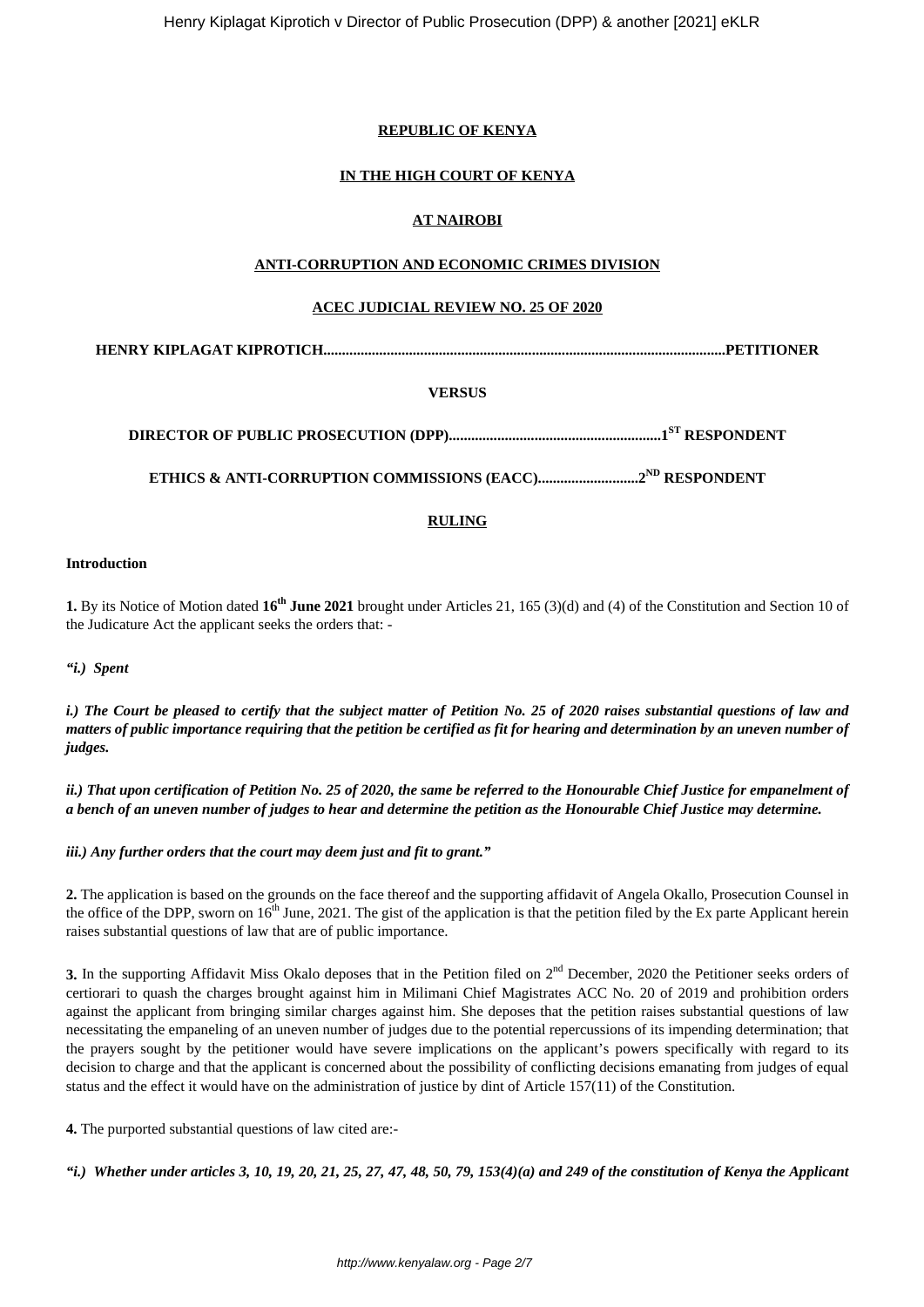*can lawfully fail to commence criminal proceedings against a state officer, that is the Cabinet Secretary National Treasury without violating the provisions of article 157 of the Constitution of Kenya;*

*ii.) Whether in exercise of powers conferred upon the Applicant under article 157 of the Constitution, criminal proceedings can be initiated against a Cabinet secretary as the one concerned with the overall functions of the Ministry and whether he is accountable individually for the exercise of his powers and the performance of his functions under the law;*

*iii.) Whether cabinet secretaries are immune to criminal prosecution in respect of any acts and omissions punishable by law occasioned in the course of duty;*

*iv.) Whether a decision to prosecute a cabinet secretary can be faulted on account of political pronouncements by political leaves that have no nexus to the subject matter of the criminal proceedings and/or the evidence available to the DPP;*

*v.) Whether Article 23 of the Constitution of Kenya as interpreted vis a vis the settled doctrines on common law on judicial review and administrative action revolutionized the jurisprudence on prerogative orders in Kenya and therefore the test created under the Associated Provincial Picture Houses Ltd v Wednesday Corporation [1948] 1 KB 223 decision still applies;*

*vi.) Where the DPP, after having observed procedural propriety and applied his mind to constitutional requirements regarding the Decision to Charge and upon reaching a rational conclusion in respect thereof whether the courts can still review that decision and substitute in its place the court's own decision.*

*vii.) Whether the court may interfere with the decision to charge in the absence of any evidence or establishment of any procedural impropriety or irrationality on the part of the DPP.* 

*viii.) Whether the DPP is required to replicate the trial process including repeating full disclosure and place all its evidence and witnesses before and or turn the High Court into a trial for a and or argue and establish the factual basis and or the validity and or the substance of its charges before the High Court;*

*ix.) The jurisdictional distinction of the High court and that of the DPP on exercise of prosecutorial discretion and whether the High Court is rendering itself as an appellate forum over the opinion of the DPP*

*x.) The respect for the hierarchy of courts and jurisdictional deference as espoused under Article 162 & 169 of the Constitution of Kenya are germane to the practice of law generally and should be observed at all times so as to inculcate a culture of respect for the Rule of Law.;*

*xi.) The interpretation of Article 201 of the Constitution vis a vis the Public Finance Management Act (PFMA) on prudent financial management*

*xii.) Application of Chapter 6 of the Constitution to Cabinet secretaries where the Constitution confers upon them the power to delegate public authority to a state officer/public officer under the constitution or any other written law; and*

*xiii.) Whether the High Court is bound by the doctrine of stare decisis and if so in the case of conflicting judicial decisions, a judge of the concurrent jurisdiction or a subordinate court has the discretion to cherry pick on what decision to follow on a similar question."*

**5.** The application proceeded by way of written submissions.

**6.** Counsel for the applicant summarised its arguments as follows: -

*"a) The Applicant/1st Respondent meets the threshold to merit empanelment of an uneven number of judges as per Article 165(4) of the Constitution.*

*b) The application raises substantial questions of law of great public importance to merit recommendation for hearing and*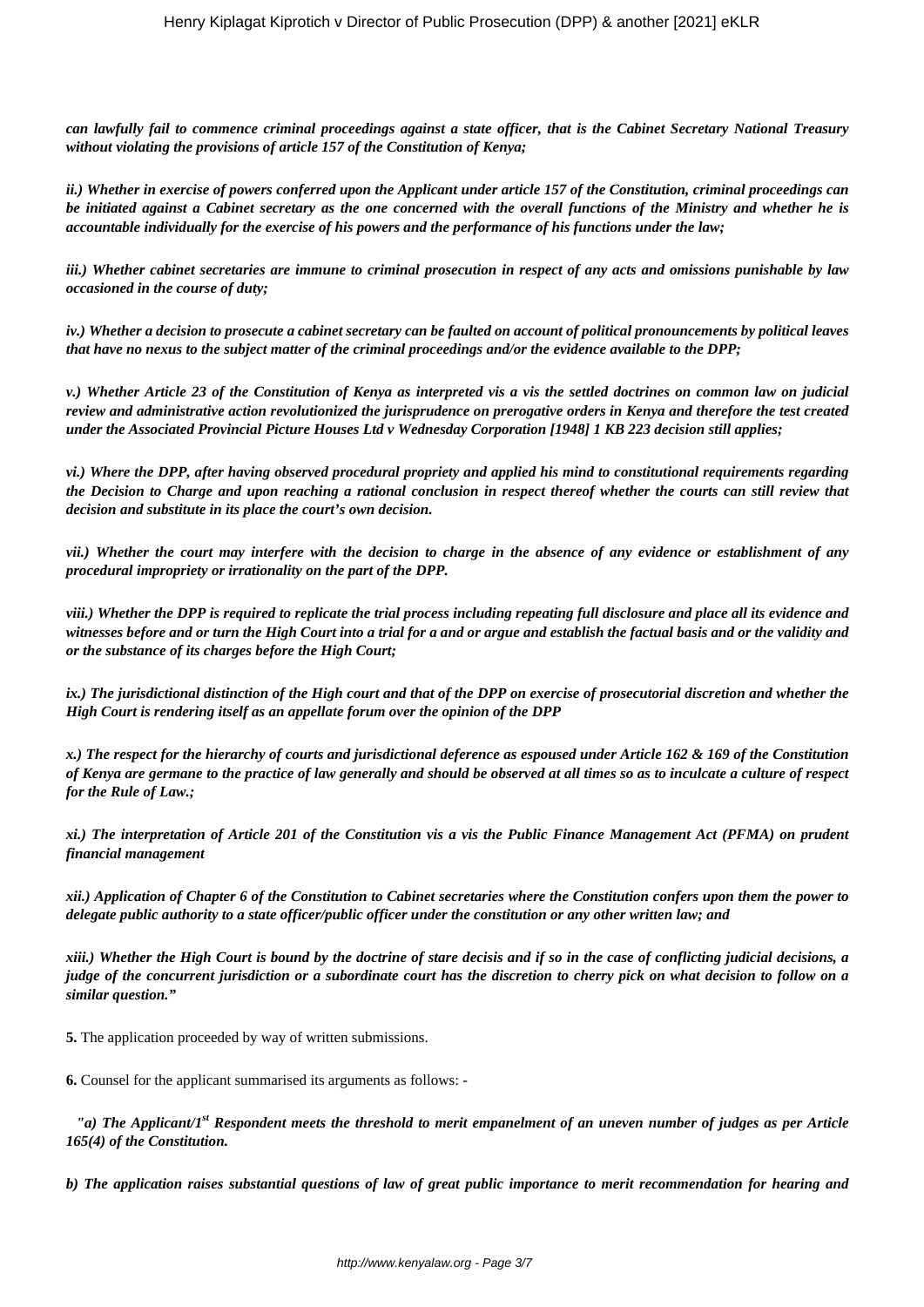*determination by a bench of an uneven number of judges.*

*c) The applicant/1st Respondent has presented material particulars so as to demonstrate real prejudice that may be occasioned to him if the orders sought are no granted."*

**7.** Counsel submitted that the issue for determination in this Notice of Motion is whether the JR Application filed by the exparte applicant raises a substantial question of law. She cited three cases where the phrase "substantial question of law" was defined. The said cases are:- **SIR CHUNILAL MEHTA & SONS LTD v CENTURY SPINNING AND MANUFACTURING CO. LTD AIR 1962 SC 1314** where the Supreme Court of India stated:-

*"a substantial question of law is one which is of general public importance or which directly and substantially affects the rights of the parties and which have not been finally settled by the Supreme Court, the Privy Council or the Federal Court or which is not free from difficulty or which calls for discussion of alternative views. If the question is settled by the Highest Court or the general principles to be applied in determining the questions are well settled and there is a mere question of applying those principles or that the plea raised is palpably absurd, the question would not be a substantial."*

· **PHILOMENA MBETE MWILU v DIRECTOR OF PUBLIC PROSECUTION & 4 OTHERS [2018] eKLR** where Mwita J stated:-

*"…… that a question of law would be a substantial question of law if it directly or indirectly affects the rights of parties; there is some doubt or difference of opinion on the issues raised and that the issue is capable of generating different interpretations. If however the question has been well settled by the highest court or the general principles to be applied in determining the question before court have been well-settled, the mere application of those principles to a new set of facts presented in a case before the court would not on their own constitute a substantial question of law. There must be the possibility of the matter attracting different interpretations or opinion in its interpretation or application of the principles espoused in the matter to make it a substantial question of law. All this notwithstanding, it is up to the individual judge to decide whether the matter raises a substantial question of law for purposes of reference."*

· **OKIYA OMTATAH OKOITI & ANOTHER VS ANNE WAIGURU –CABINET SECRETARY, DEVOLUTION AND PLANNING AND 3 OTHERS (2017**) **eKLR** where the Court of Appeal held:-

*"42. There is therefore wisdom to be gained from the pronouncements of the Supreme Court of Kenya respecting interpretation of Article 163(4)(b). In Hermanus Phillipus Steyn v Giovanni Gnechi- Ruscone [2013] eKLR the Supreme Court of Kenya pronounced governing principles for purposes of certification under Article 163(4)(b) some of which are relevant in the context of certification under Article 165(4). Drawing therefrom, we adopt, with modification, the following principles:*

*"(i) For a case to be certified as one involving a substantial point of law, the intending applicant must satisfy the Court that the issue to be canvassed is one the determination of which affects the parties and transcends the circumstances of the particular case and has a significant bearing on the public interest;*

*(ii) The applicant must show that there is a state of uncertainty in the law;*

*(iii) The matter to be certified must fall within the terms of Article 165 (3)(b) or (d) of the Constitution;*

*(vi) The applicant has an obligation to identify and concisely set out the specific substantial question or questions of law which he or she attributes to the matter for which the certification is sought."*

*43. It is our judgment therefore, that whether a matter raises a substantial point of law for purposes of Article 165(4) of the Constitution is a matter for determination on a case-by-case basis. The categories of factors that should be taken into account in arriving at that decision cannot be closed."*

**8.** Counsel submitted that the mandate of the 1<sup>st</sup> Applicant is clear and in support of this submission she cited the decision of Majanja J in the case of **THUITA MWANGI & 2 OTHERS v ETHICS & ANTI-CORRUPTION COMMISSION & 3 OTHERS [2013] eKLR** that:-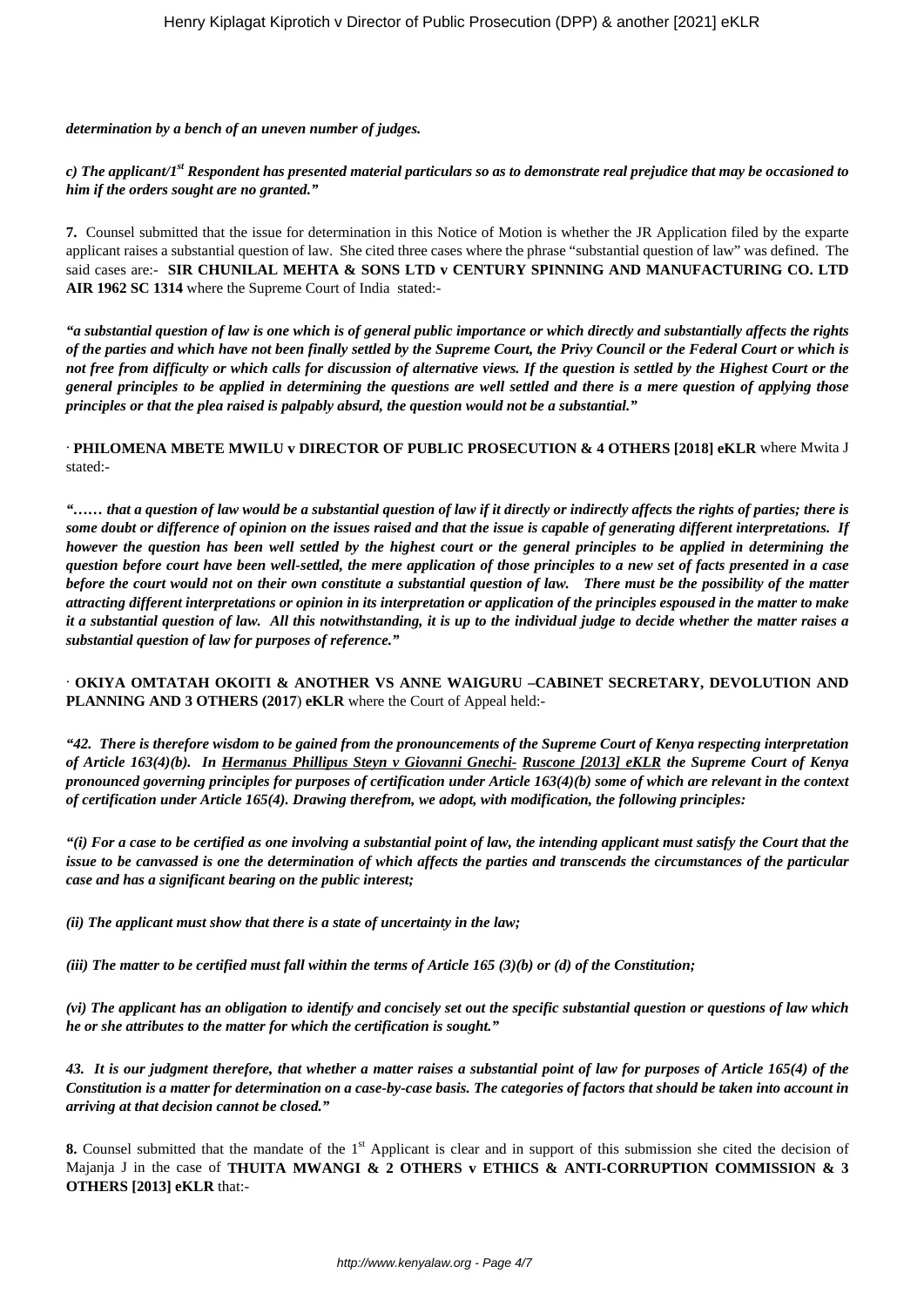*"39. The State's prosecutorial powers are vested in the DPP under Article 157 of the Constitution, the pertinent part which provides as follows;*

*(6) The Director of Public Prosecutions shall exercise State powers of prosecution and may—*

*institute and undertake criminal proceedings against any person before any court (other than a court martial) in respect of any offence alleged to have been committed.*

*40. The decision to institute criminal proceedings by the DPP is discretionary. Such exercise of power is not subject to the direction or control by any authority as Article 157(10) stipulates that;*

*(10) The Director of Public Prosecutions shall not require the consent of any person or authority for the commencement of criminal proceedings and in the exercise of his or her powers or functions, shall not be under the direction or control of any person or authority."*

**9.** Counsel decried the various interpretations by the courts as to the extent to which the applicants **"decision to charge"** can be reviewed. She submitted that some courts have based their decisions on **"proof of violation of constitutional powers"** and others on **"lack of sufficient"** evidence issues which in her view should be determined by trial courts. She cited as an example the case of **RICHARD MALEBE v DIRECTOR OF PUBLIC PROSECUTIONS & 2 OTHERS [2020] eKLR** where she submitted the court took a liberal approach and held that:-

*"On the contrary, a substantive review of the exercise of the DPP's decision must necessarily involve an assessment of the merit of the decision in the context of the threshold set for the DPP by the Constitution..................... It cannot be disputed therefore that the position of our law is that in certain, albeit limited, circumstances, the court may properly inquire into the propriety of the exercise of the discretion of the DPP to prosecute. Such an inquiry, as the cases above illustrate, must be undertaken in the clearest of cases. The question then, is whether the present case falls into that bracket. It would do so, as emerges from the cases set out above, if the facts and circumstances demonstrate a violation of the constitutional rights of the petitioner, or an improper exercise of the DPP's prosecutorial discretion conferred under the Constitution."*

**10.** Counsel also cited the case of **UWE MEIXNER & ANOTHER VS ATTORNEY GENERAL [2005] eKLR and** the case of **MUMO MATEMU v TRUSTED SOCIETY OF HUMAN RIGHTS ALLIANCE & 5 OTHERS [2013] eKLR** where the court stated:-

*"(56) The question then becomes, what is the standard or the test of the review" It was the contention of the appellant that the standard of review must be deferential given that appointments are committed to the other organs of government. In view of our constitutional design and the institutional competences attendant to it, it seems to us that this view cannot and has not been seriously contended in principle by any of the respondents. Deference is multi-directional, and we are prepared to hold that in the same way the other branches are to defer to the jurisdiction of the courts, the courts must also defer to the other branches where the constitutional design so ordains. We hold that the standard of judicial review of appointments to State or Public Office should therefore be generally deferential, although courts will not hesitate to be searching, where the circumstances of the case demand a heightened scrutiny provided that the courts do not purport to sit in appeal over the opinion of the other branches."*

**11.** Counsel contended that the decisions by various courts on the question of review of the Applicant's **"decision to charge"** based on lack of sufficient evidence "have opened a floodgate of litigation such as the petition in this case and it is due to this trend that the applicant raises the substantial questions of law which it seeks to have heard by an expanded bench.

**12.** Counsel further submitted that noting the grave effects that decisions of the High Court would have on the DPP's mandate under Article 157 of the Constitution and ultimately the public interest which the DPP is under a duty to protect the applicant is convinced that the issues raised are substantial as they directly affect the rights of the applicant, the public interest and the results transcend the circumstances of this case and because such decisions have ripple effects in criminal matters. Counsel contended that the substantial questions of law raised have not been determined by the highest court and the general principles are vague leaving parties to select the principles that best suit them. Counsel contended that the failure by the High Court to pronounce itself with finality on the issue could easily cripple criminal proceedings in all subordinate courts.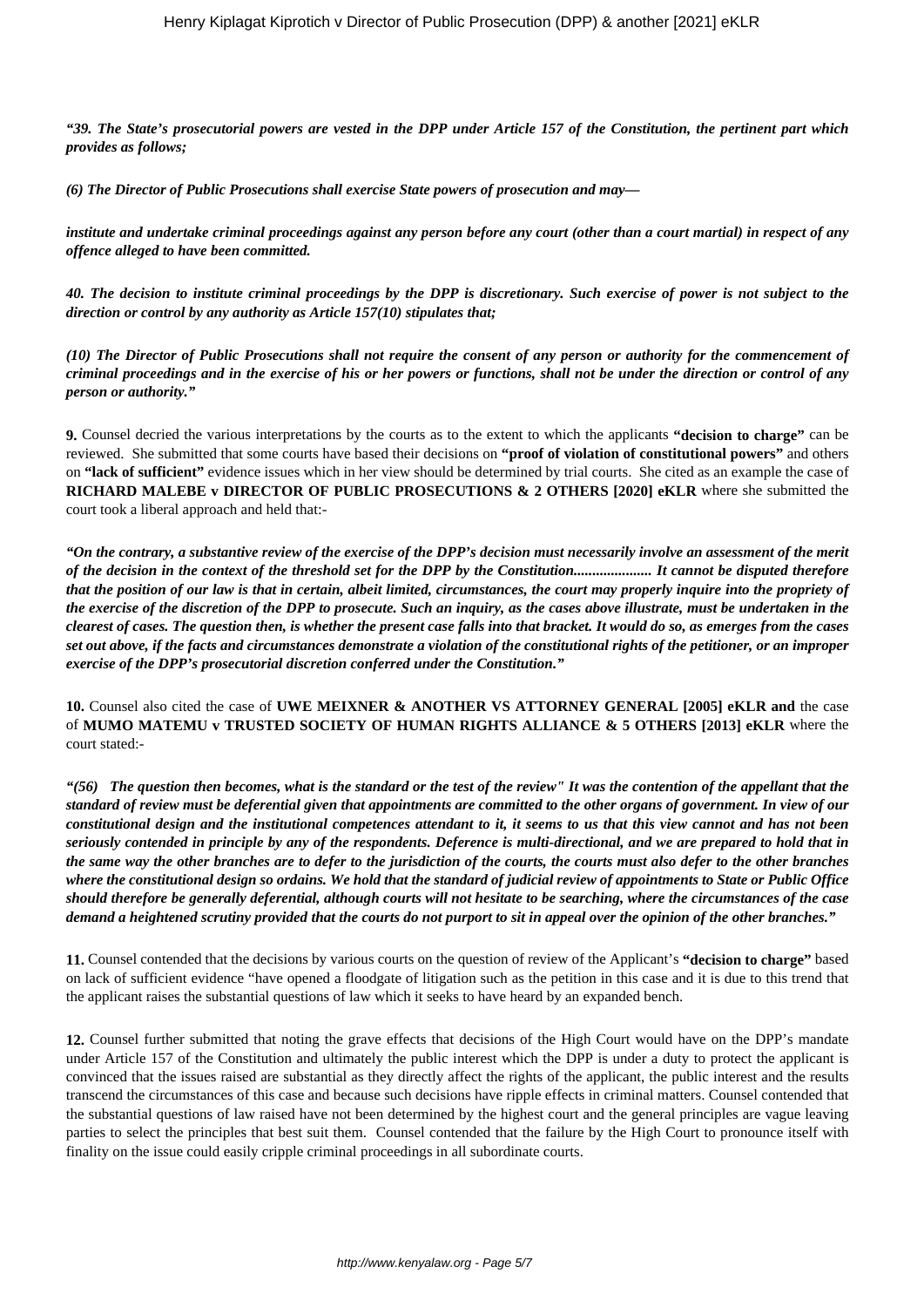**13.** On what constitutes general public importance Counsel cited the cases of: - **HERMANUS PHILLIPUS STEYN v GIOVANNI GNECHI – RUSCONE [2013] eKLR, DELMONTE KENYA LIMITED v COUNTY GOVERNMENT OF MURANGA & 2 OTHERS [2016] eKLR** and submitted that in executing his mandate the 1<sup>st</sup> Applicant works at safeguarding the best interest of the public through prosecution of criminal cases including corruption and economic crimes and as such the issues are of great importance not just to the applicant but to the public. She implored this court therefore to exercise its discretion in the applicant's favour and hence refer this petition for empanelment. Counsel however submitted that while the  $1<sup>st</sup>$  Applicant is alive to the principle that the decision of a single judge has the same jurisprudential value as that of an expanded bench in these kind of applications each case must be considered on its own merit.

14. The Respondent opposed the application through a replying affidavit sworn on 14<sup>th</sup> July, 2021. In summary it is the respondent's case that the application is bad in law for being brought too late in the day hence in violation of Article 159 (2) (b) & (e) of the Constitution the same having been filed after the close of pleadings; that the application is an afterthought and brought to delay resolution of the Judicial Review Petition brought by the respondent; that the request for empanelment is in violation of the tenets of Article 165 (4) of the Constitution and further that the issues raised by the applicant are not novel and neither do they raise substantial questions of law.

**15.** In their submissions Counsel for the Respondents contended that most of the issues raised are moot and are not so complex or difficult to warrant setting up of a three judge bench. Counsel submitted that empanelment should be an exception rather than the rule and cited the case of **WYCLIFFE AMBETSA OPARANYA & 2 OTHERS v DIRECTOR OF PUBLIC PROSECUTIONS AND ANOTHER [2016] eKLR** where the court held that:-

*"25. …...Whereas the constitution permits certain matters to be heard by numerically enlarged bench, that is an exception to the general legal and constitutional position and it is in my view an option that ought not to be exercised lightly."*

**16.** Counsel contended that in any event the decision of the expanded bench is no more superior to that of a single judge. To support this submission counsel cited the case of **PETER NGANGA MUIRURI v CREDIT BANK LIMITED & ANOTHER CIVIL APPEAL NO. 203 OF 2006** and the cases of **HARRISON KINYANJUI v ATTORNEY GENERAL & ANOTHER [2012] eKLR and VADAG ESTABLISHMENT v SHRETTA & ANOTHER NAIROBI HC Misc CC No. 559 of 2011.** Counsel also relied on the case of **SOSPETER OJAAMONG & OTHERS v DIRECTOR OF PUBLIC PROSECUTION & ANOTHER [2021] eKLR.**

#### **DETERMINATION**

**17.** The issue that arises in this application is whether the Applicant has made out a case to warrant this court to refer this petition to the Chief Justice for empanelment of a bench of an uneven number of Judges as provided in Article 165 (4) of the Constitution.

**18.** The principles governing applications of this nature are now settled. In the case of **OKIYA OMTATA OKOITI & ANOTHER v ANNE WAIGURU & OTHERS (supra)** the Court of Appeal adopted with modification the principles for certification of appeals under Article 163(4)(b) of the Constitution laid down by the Supreme Court in the case of **HERMANN PHILLIPUS STEYN v GIOVANNI GNECHI RUSCONE [2013] eKLR** and imported them into applications for certification under Article 165 (4) of the Constitution. I have cited those principles at length at paragraph 9 of this ruling and I see no need reproduce them again.

**19.** Applying those principles to this application it is my finding that this application does not meet the threshold for certification under Article 165(4) of the Constitution in that firstly, the applicant has not demonstrated to this court that the issue or question of the extent to which a court can review the Applicant's **"decision to charge"** is novel or that it raises a substantial issue of law. That question has been litigated and adjudicated by several judges of the High Court and it is not new, a fact which was admitted by Counsel for the Applicant by raising concern regarding what she refers to as varying decisions of the courts. I am not however persuaded that empanelment will cure the varying decisions that arise from the courts on that issue given that it is trite and it has been so held in various cases that the decision of an enlarged bench of the High Court holds the same jurisprudential value as that of a single High Court Judge (see the cases of **SIR CHUNILAL MEHTA & SONS LTD v CENTURY SPINNING AND MANUFACTURING CO. LTD (SUPRA)** and the case of **HARRISON KINYANJUI v ATTORNEY GENERAL & ANOTHER [2012] eKLR.**

It is therefore not clear to me how empanelment will settle or cure that question when the decision of the expanded bench of the